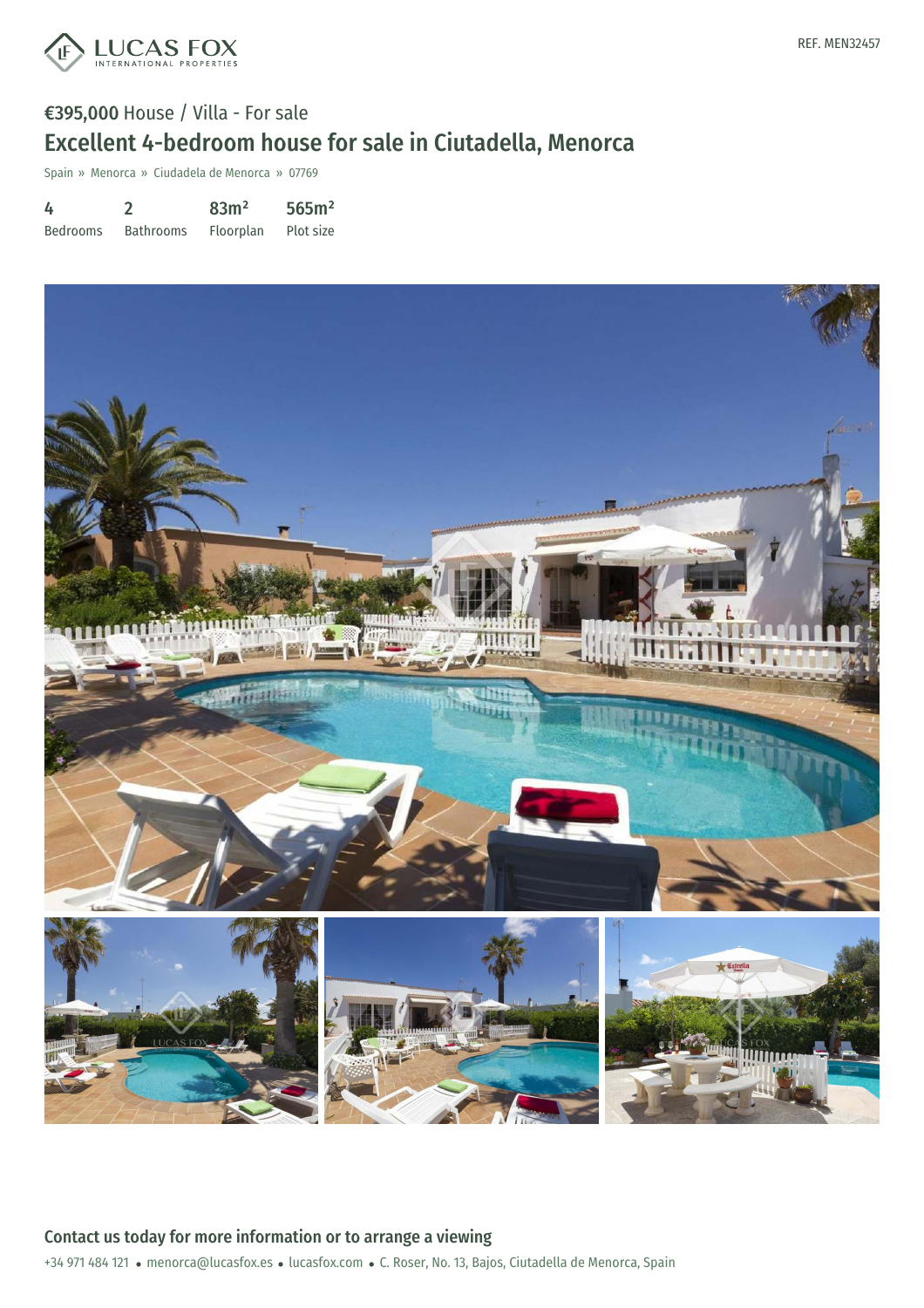

## €395,000 House / Villa - For sale Excellent 4-bedroom house for sale in Ciutadella, Menorca

Spain » Menorca » Ciudadela de Menorca » 07769

| 4               |                  | 83m <sup>2</sup> | 565m <sup>2</sup> |
|-----------------|------------------|------------------|-------------------|
| <b>Bedrooms</b> | <b>Bathrooms</b> | Floorplan        | Plot size         |

## OVERVIEW

## Villa with pool, garage and barbecue for sale in Son Carrió, Ciutadella de Menorca.

83 m² villa with 33 m² garage on a 565 m² plot, very close to Santandría beach.

The house is distributed on the ground floor and the lower ground floor. The ground floor has an entrance that leads, on the one hand, to the kitchen and on the other to the living room. The night area houses two double bedrooms, one of them with a private bathroom. The lower ground floor, which we access from the hall, has 2 single bedrooms.

In the outdoor area we find a bathroom, the barbecue area, a laundry room, the garage, the pool and a garden area.

The house is equipped with air conditioning, security system and tourist licence.

A home to spend time with family, or rent it to tourists.

Contact us for more information or to arrange a visit.



[lucasfox.com/go/men32457](https://www.lucasfox.com/go/men32457)

Garden, Swimming pool, Private garage, Natural light, Air conditioning, Double glazing, Equipped Kitchen, Exterior, Fireplace, Heating, Tourist License